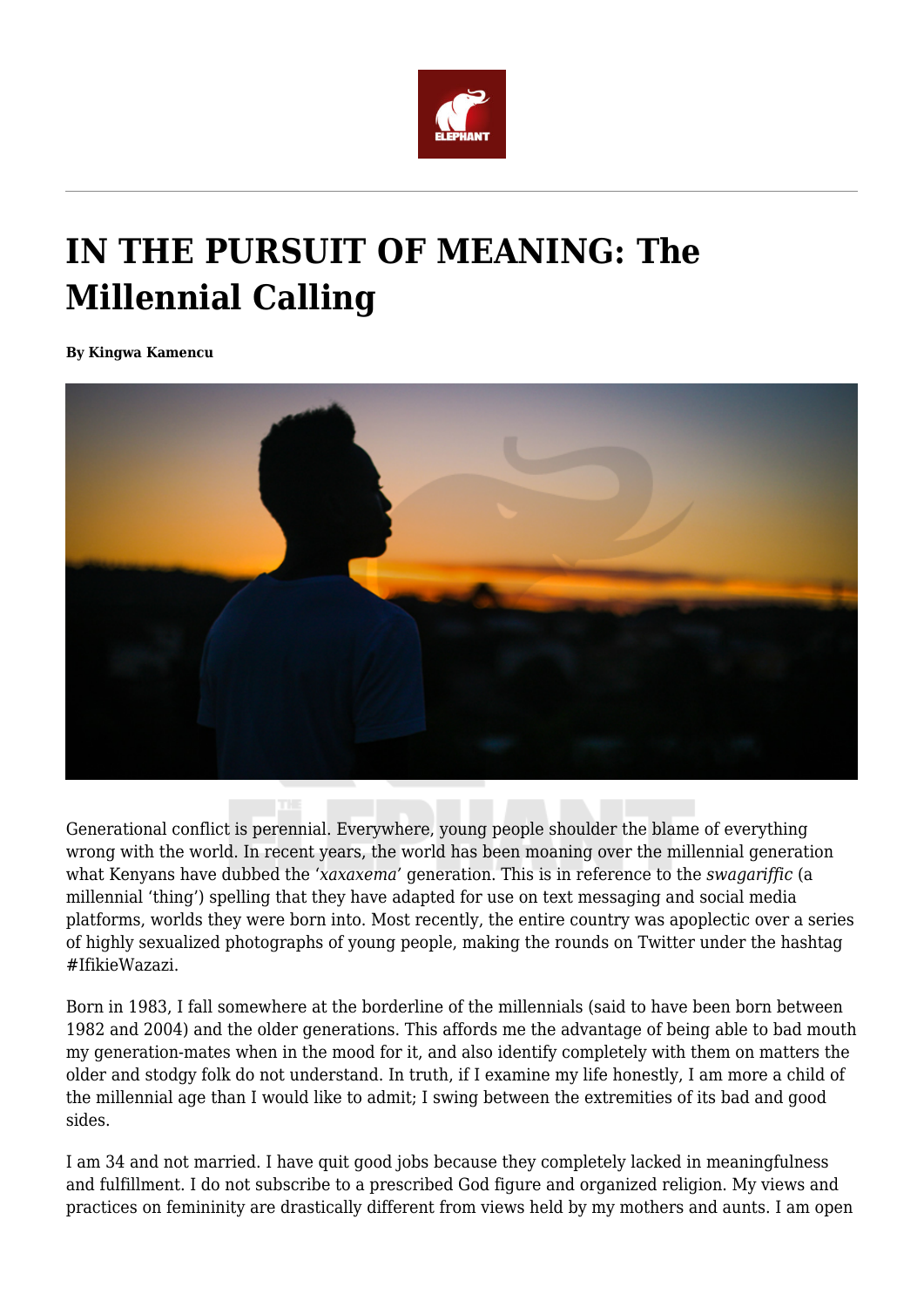to and accept different orientations of family and sexuality. I have no children. I am enthralled by the philosophy of disruption, the tearing apart of a system to put together a much better one. I do not police anyone or waste my time judging them. Yes, in a way I am all about Me, Me, Me (as the 2013 [Time magazine](http://time.com/247/millennials-the-me-me-me-generation/) cover story put it). My friends are for the most part similar. Some take it a step further and still live with their parents yet are in their mid-thirties.

Perhaps the two major areas that I have seen myself differ from my own parents is in the orientation and understanding of relationships and work. My mother married straight out of college, with no dithering about who or what or where. I think they were open to marrying the first person that turned up, because marriage as an end to itself was the goal. My friends and I on the other hand, have gone to the other extreme, we theorize marriage, we examine it, we seek to understand its essence, and we do this while kissing all the frogs in the pond. But we have been doing it so long that we have ended up where we started! We have observed bad, violent and ugly marriages and probably unconsciously vowed to wait until we find partners that we have genuine resonance and purpose with.

The word purpose comes up again in the pursuit of our careers. My father worked all his life as a civil servant, starting from a junior ranking administrator to a top civil servant, a span of time that took more than 30 years with the same employer. He observes me jumping from project to project, doing my consultancies and chasing my seemingly outlandish pursuits and wonders what gene pool I emerged from. But it is the search for purpose that really explains millennials, more than accusations of indiscipline, laziness or entitlement. Our search for purpose and reaching for the mundane goes hand in hand with the refusal to settle for the first thing that comes our way, simply because mummy or daddy or pastor or teacher said so.

We are not shallow or vapid, we are immensely smart and inquisitive and given to higher musings and goals. We want things that make sense and matter strongly to us, even if they do not matter to the majority of the population. We are as idealistic as fu\*k and we make no apologies for it. To the older generation that elevates family life and financial stability as ends to themselves, our ventures easily come across as whimsical. They are not traditionally 'sensible' and 'stable'.

Our parents, directly in the frontlines of Westernization during colonialism and in the new independent state (my parents were taught by the white missionaries) never had the luxury of looking for this thing called purpose. They were the first generation to partake of the new social, political and economic system. Because their lives depended on how well they mastered it, they took it up with reverence and earnest. Everything the missionaries told them was packaged as truth, they were not encouraged to question a thing. Western religion and culture were deemed the only options to save them from their innate African savagery and it makes sense that they would cling on with such fervor and not have any doubts about the rich traditional world view they were throwing away.

And then we came along. While our parents attempted to force on us these same 'truths' and view of life and reality as fixed and sacrosanct, we were lucky to have some distance from the original purveyors of this foreign culture. This, the passing of time, and the opportunity to travel to other lands, enabled us to see the contradictions within it. We were able to heed the advice of the forgotten prophets who told us that our traditional ways were rich and meaningful. We were able to understand that the brainwashing and mental colonization was not conducive to us. We were able to see the cracks in the perfection of Western religion, education, lifestyle, economics, democracy and marriage that was handed down to us. And so as children of this generation, we have had the opportunity to critique and examine what was passed down to us as we sought out new models for how to live our own lives.

And so, we have become the generation that has been taking up the cultural decolonizing mission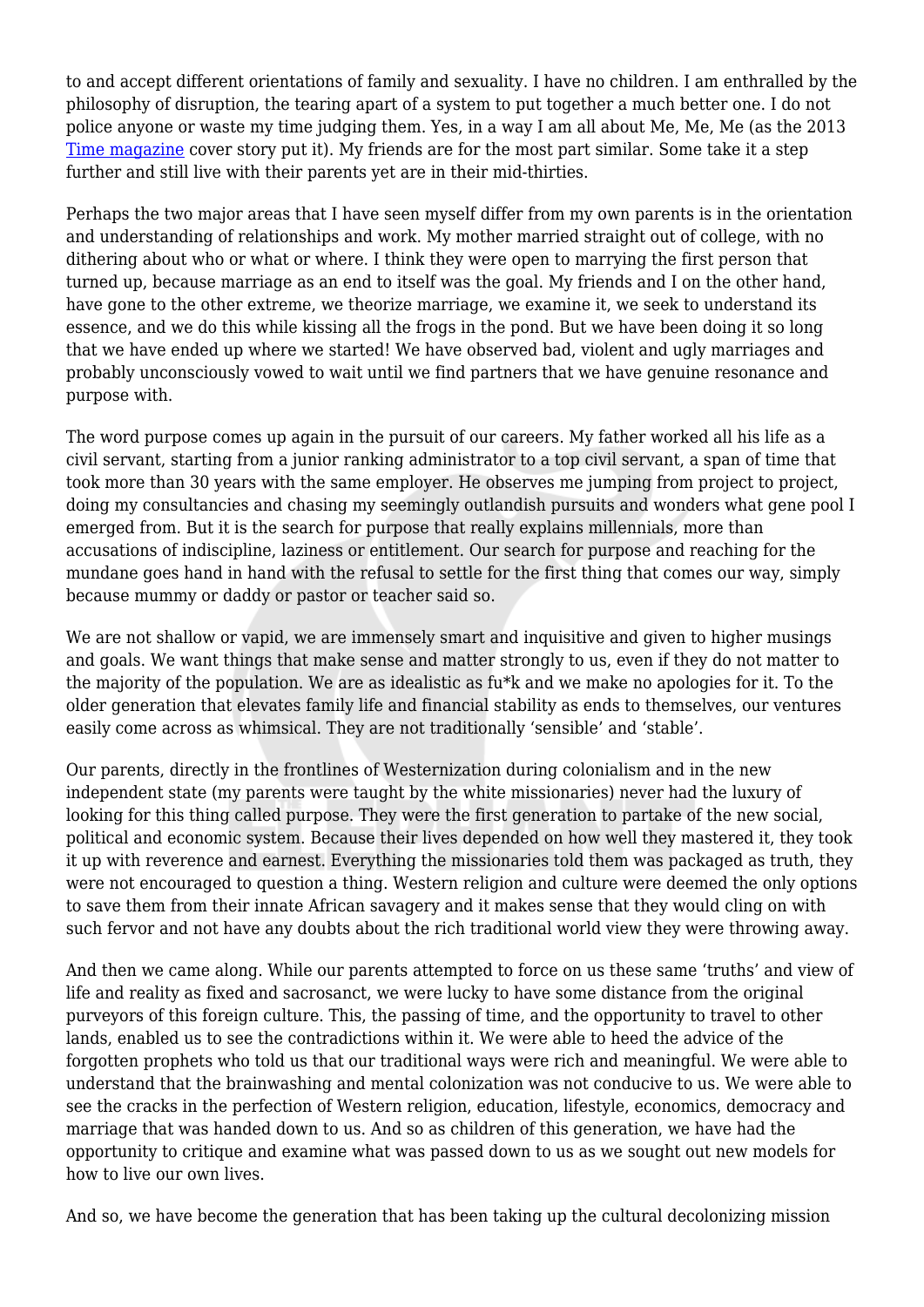with zeal. We are the generation swagging up our *vitenge'*s into cool and funky styles; we are the generation that realized that making music in sheng was cooler than solemn English. We are the generation for whom natural hair is everything; that is dropping its English names; that is teaching our children (when we design to have them) vernacular languages; that will only eat traditional African foods (sausages and refined cereal cause cancer). We will even grow these traditional foods in our back yard. The generation that steals inspiration from every and all sources, cobbles together the incongruous and puts it forward as works of art and styles of living; post-modernism par excellence.

While our parents hungrily chugged down Westernization, we have been gleefully putting our fingers down our throats and throwing it up. And so we are less shocked or astounded by what Christian morality would call deviance, we seem to celebrate it and even like it more. We are decolonizing the material culture and some of its values and will soon be a force to reckon with in the political realm. Time and chance, grows all movements.

The 'problem' of the millennial in Kenya, therefore, is not really the problem of the millennial. The millennial is more of a solution to a problem they inherited. If the older generation accepted a dehumanizing cultural system, the millennial is on a quest to rework it and make it something healthier for the Kenyan body, mind and spirit. Colonialism and Christianity told us that everything about us was bad, and we have been on a lifelong mission to reclaim ourselves as a people. In this way therefore, millennials are the unwitting foot soldiers marching the country out of its crisis. What we call the *xaxaxema* problem in Kenya is the journey of a generation on a quest to actualization. The things that naturally thrilled our parents (status, wealth as an end to itself, class stratification, authority, moral order) are not the things that make our souls sing.

And this is why we should desist from dismissing millennials as disobedient, rule breakers, but as the country's first mass-movement of philosophers. They question everything. They ponder and muse over and critique everything given to them, weighing and evaluating its weight and worth, something their parents' generation never did. Their parents simply swallowed all that was force fed to them as truth.

We must keep in mind that even while we talk about millennials, not everyone, even if of this age, has had the opportunity (or lack of) to occupy such a headspace. Much as it is a title of disparagement and disrepute, it is also a space of privilege. Many in this mental space are children of fairly affluent or at least comfortable economic backgrounds, where with basic and social needs met, they can cast their minds to the higher (or frivolous) things of life. The question of purpose is a question of self-actualization, the top category outlined by Abraham Maslow in his Hierarchy of Needs.

But this is where the other side of the coin of the term millennial rears its head. Being a millennial is not just about a way of being but about the world we find ourselves in. For many, the delay in committing to the markers of adult life (family, career, investing) are caused by socio-economic conditions such as lack of jobs. We as a generation are different, the world itself is different, opportunities have shrunk, survival is a much more vicious task. This is especially the case in Africa where formal safety-nets for those at the bottom of the ladder do not exist.

While my mother had three jobs lined up waiting for her after university, now getting a job even for a person with a master's degree is the equivalent of getting a chance to participate in the Olympics. In my parent's time, university was not just free, their allowances 'boom' enabled them to take care of their relatives in the village. And then living expenses have risen, the landlord awaits at the end of the month, taxation is at an all time high, not to mention the public debt that every child born finds themselves rudely welcomed into. Without a job or favorable economic prospects, how can you